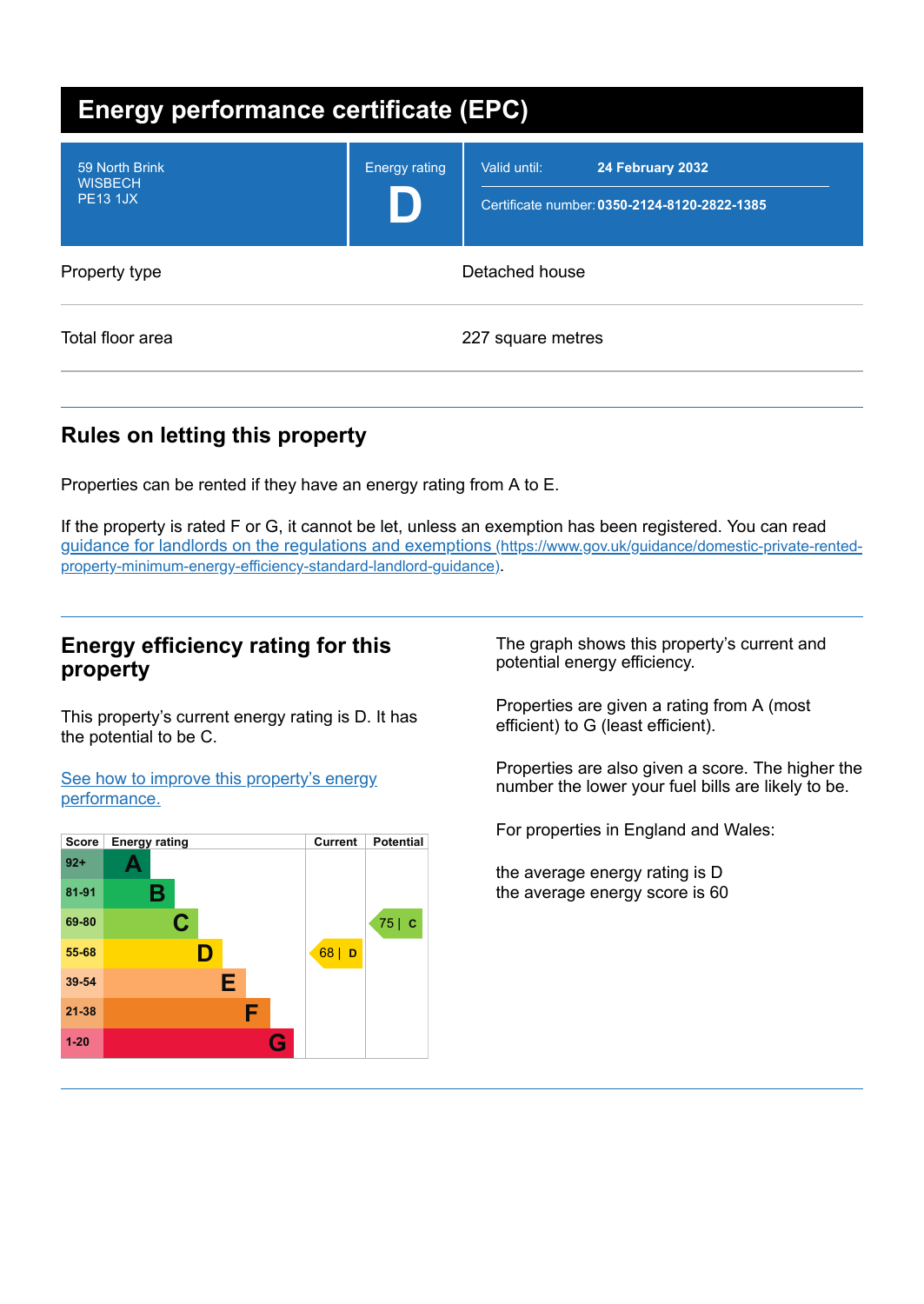# **Breakdown of property's energy performance**

This section shows the energy performance for features of this property. The assessment does not consider the condition of a feature and how well it is working.

Each feature is assessed as one of the following:

- very good (most efficient)
- good
- average
- poor
- very poor (least efficient)

When the description says "assumed", it means that the feature could not be inspected and an assumption has been made based on the property's age and type.

| <b>Feature</b>       | <b>Description</b>                       | Rating    |
|----------------------|------------------------------------------|-----------|
| Wall                 | Cavity wall, filled cavity               | Average   |
| Roof                 | Pitched, 250 mm loft insulation          | Good      |
| Roof                 | Flat, insulated (assumed)                | Average   |
| Window               | Fully double glazed                      | Good      |
| Main heating         | Boiler and radiators, mains gas          | Good      |
| Main heating control | Programmer, room thermostat and TRVs     | Good      |
| Hot water            | From main system                         | Good      |
| Lighting             | Low energy lighting in all fixed outlets | Very good |
| Floor                | Suspended, no insulation (assumed)       | N/A       |
| Floor                | Solid, no insulation (assumed)           | N/A       |
| Floor                | Suspended, insulated                     | N/A       |
| Secondary heating    | Room heaters, mains gas                  | N/A       |

#### **Primary energy use**

The primary energy use for this property per year is 194 kilowatt hours per square metre (kWh/m2).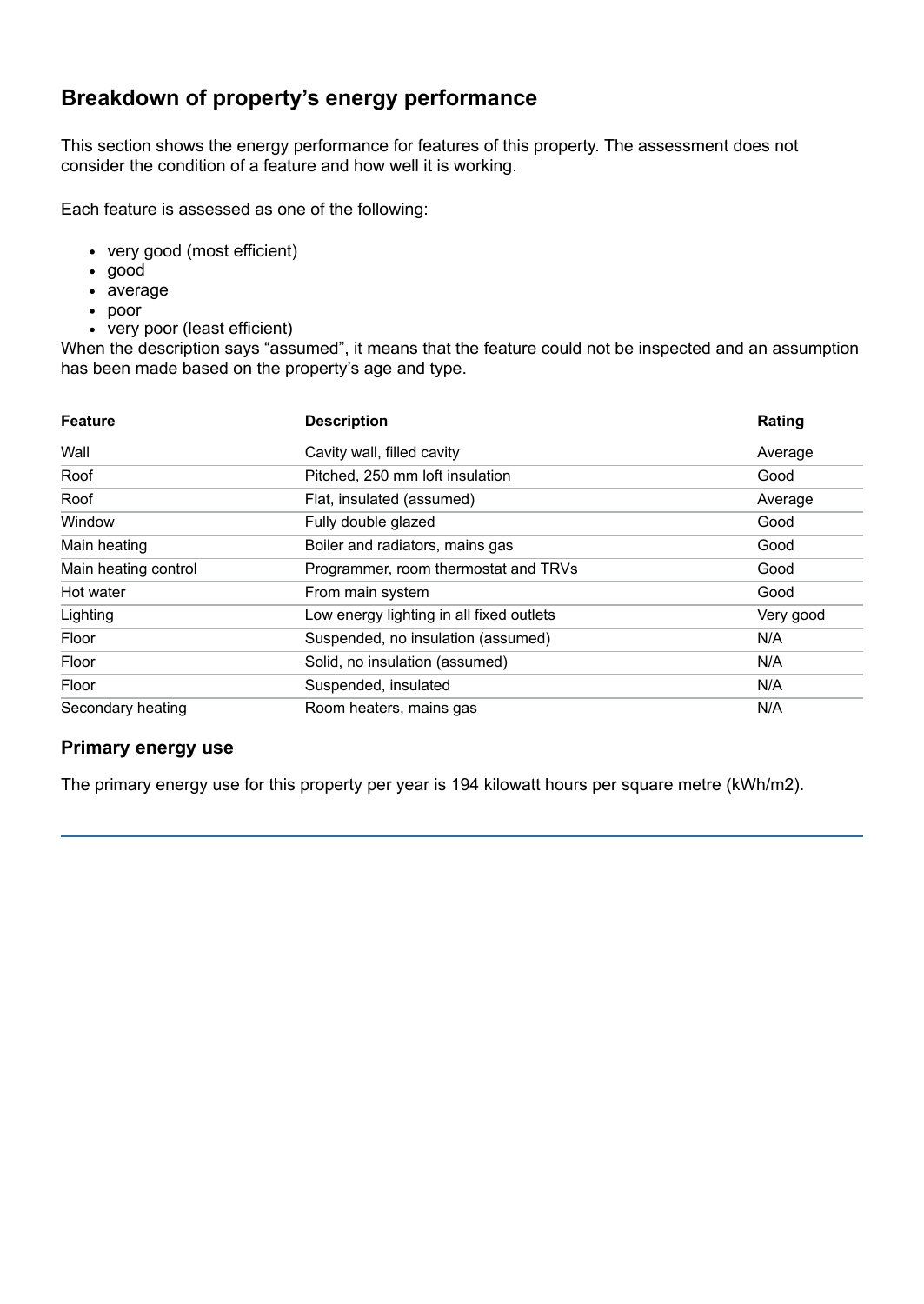|                                                                                                        | This property produces                                                                           | 7.7 tonnes of CO2                                                                                                                             |  |
|--------------------------------------------------------------------------------------------------------|--------------------------------------------------------------------------------------------------|-----------------------------------------------------------------------------------------------------------------------------------------------|--|
| This property's current environmental impact<br>rating is D. It has the potential to be D.             |                                                                                                  | 6.2 tonnes of CO2                                                                                                                             |  |
| Properties are rated in a scale from A to G<br>based on how much carbon dioxide (CO2) they<br>produce. |                                                                                                  | By making the recommended changes, you<br>could reduce this property's CO2 emissions by<br>1.5 tonnes per year. This will help to protect the |  |
|                                                                                                        |                                                                                                  |                                                                                                                                               |  |
|                                                                                                        | Environmental impact ratings are based on                                                        |                                                                                                                                               |  |
| 6 tonnes of CO2                                                                                        | energy use. They may not reflect how energy is<br>consumed by the people living at the property. |                                                                                                                                               |  |
|                                                                                                        | <b>Environmental impact of this</b><br>Properties with an A rating produce less CO2              | This property's potential<br>production<br>environment.<br>assumptions about average occupancy and                                            |  |

# <span id="page-2-0"></span>**How to improve this property's energy performance**

Making any of the recommended changes will improve this property's energy efficiency.

If you make all of the recommended changes, this will improve the property's energy rating and score from D (68) to C (75).

| <b>Recommendation</b>                 | <b>Typical installation cost</b> | <b>Typical yearly saving</b> |
|---------------------------------------|----------------------------------|------------------------------|
| 1. Floor insulation (suspended floor) | £800 - £1.200                    | £90                          |
| 2. Solar photovoltaic panels          | £3.500 - £5.500                  | £381                         |

#### **Paying for energy improvements**

Find energy grants and ways to save energy in your home. [\(https://www.gov.uk/improve-energy-efficiency\)](https://www.gov.uk/improve-energy-efficiency)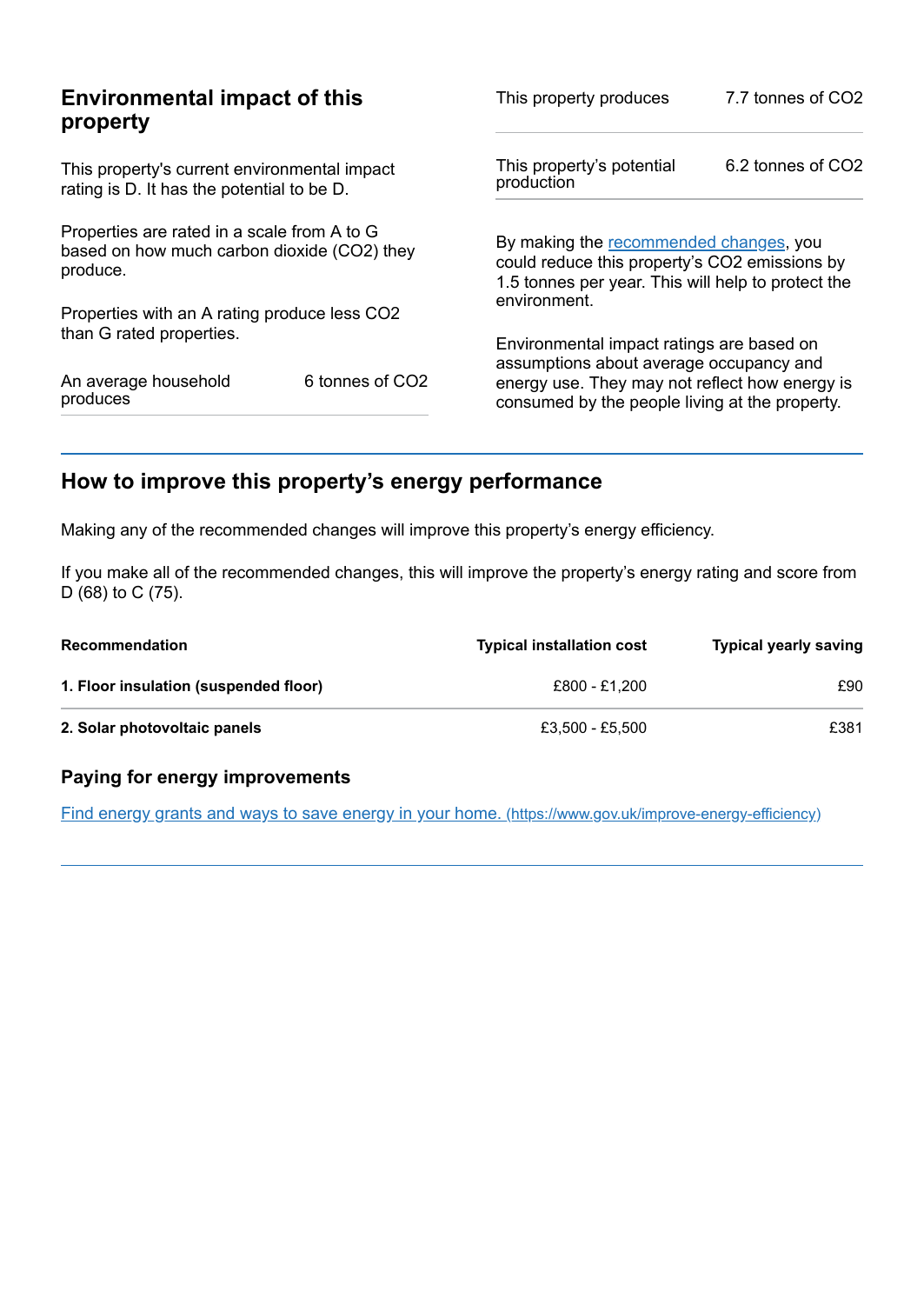#### **Estimated energy use and potential savings**

| Estimated yearly energy<br>cost for this property | £1500 |
|---------------------------------------------------|-------|
| Potential saving                                  | £90   |

The estimated cost shows how much the average household would spend in this property for heating, lighting and hot water. It is not based on how energy is used by the people living at the property.

The estimated saving is based on making all of the [recommendations](#page-2-0) in how to improve this property's energy performance.

For advice on how to reduce your energy bills visit Simple Energy Advice [\(https://www.simpleenergyadvice.org.uk/\)](https://www.simpleenergyadvice.org.uk/).

#### **Heating use in this property**

Heating a property usually makes up the majority of energy costs.

#### **Estimated energy used to heat this property**

| Space heating | 25562 kWh per year |
|---------------|--------------------|
| Water heating | 1761 kWh per year  |

#### **Potential energy savings by installing insulation**

The assessor did not find any opportunities to save energy by installing insulation in this property.

You might be able to receive Renewable Heat Incentive payments [\(https://www.gov.uk/domestic](https://www.gov.uk/domestic-renewable-heat-incentive)renewable-heat-incentive). This will help to reduce carbon emissions by replacing your existing heating system with one that generates renewable heat. The estimated energy required for space and water heating will form the basis of the payments.